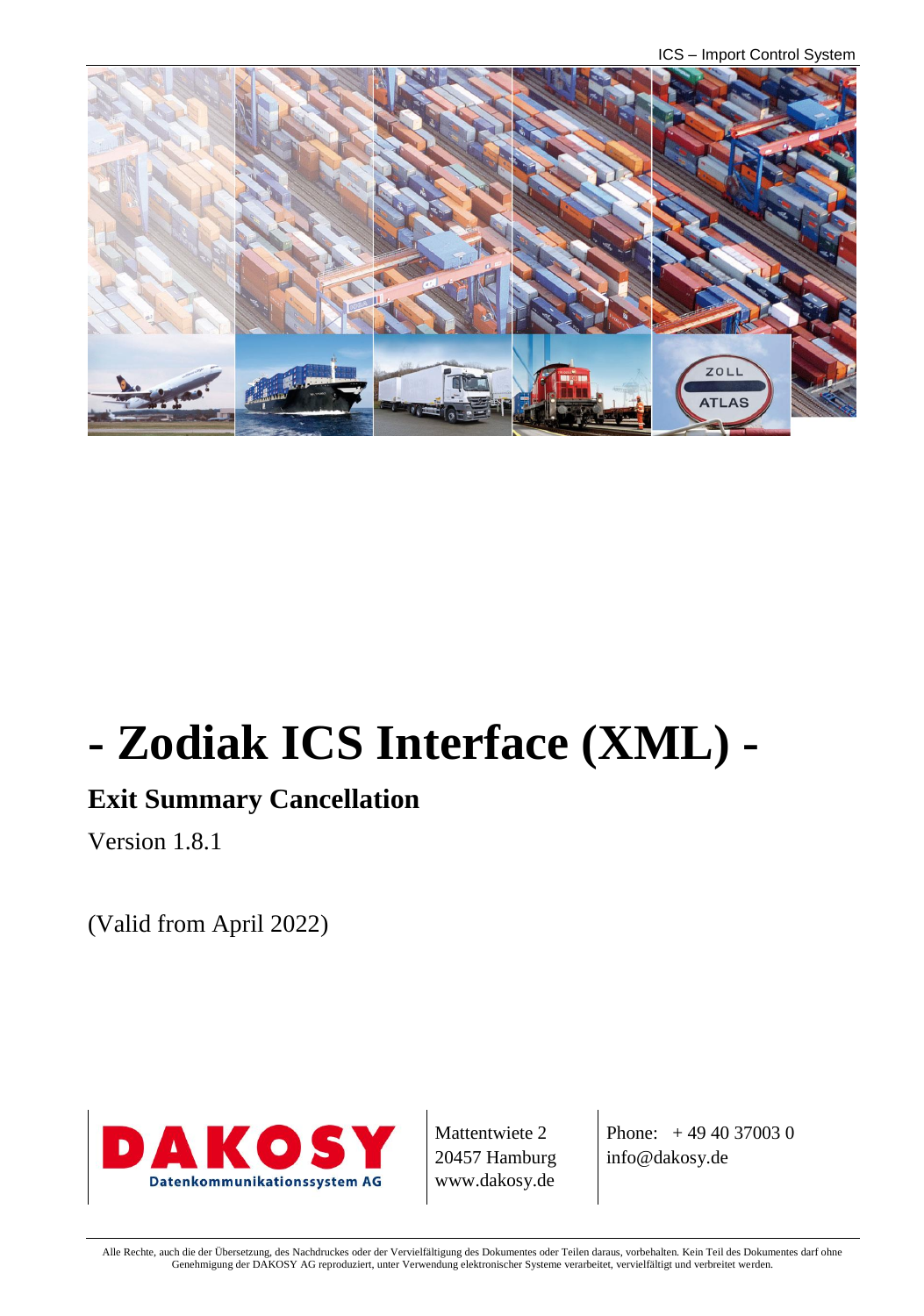#### **Change history**

| <b>Version</b> | <b>Chapter/Section</b> | <b>Reason</b>                      | <b>Name</b> | Date       |
|----------------|------------------------|------------------------------------|-------------|------------|
| l.8.1          |                        | Raise to the uniform version level | Schwanke    | 12.04.2022 |
|                |                        |                                    |             |            |

#### **Change requests**

**DAKOSY Datenkommunikationssystem AG**  Mattentwiete 2 20457 Hamburg

| 1. Phone: | $+494037003 - 0$ |
|-----------|------------------|
| 2. Email: | info@dakosy.de   |

#### **Used tools**

|    | Number Used tools                                                 |
|----|-------------------------------------------------------------------|
| W1 | This document has been created using <i>Microsoft Word 2016</i> . |

#### **Liability**

1. Please note that no liability claims can be derived towards DAKOSY AG for the content of this manual, despite careful development and examination of this document!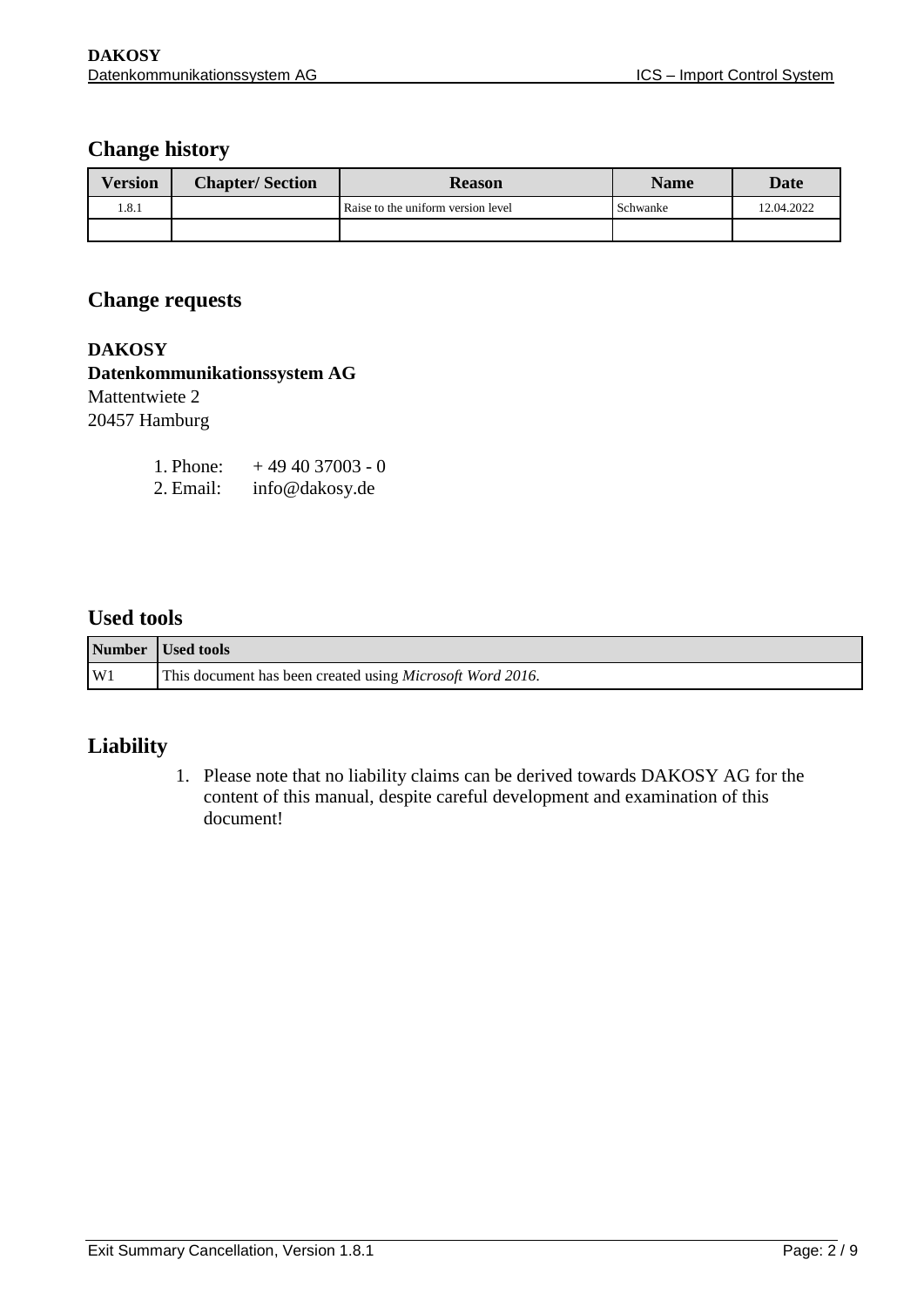## **Table of contents**

| 2 <sup>1</sup> | Data within the Exit Summary Declaration (EXS) 5 |  |
|----------------|--------------------------------------------------|--|
| 2.1            |                                                  |  |
| 2.2            |                                                  |  |
| 2.3            |                                                  |  |
| 3 <sup>1</sup> |                                                  |  |
| 4              |                                                  |  |
|                |                                                  |  |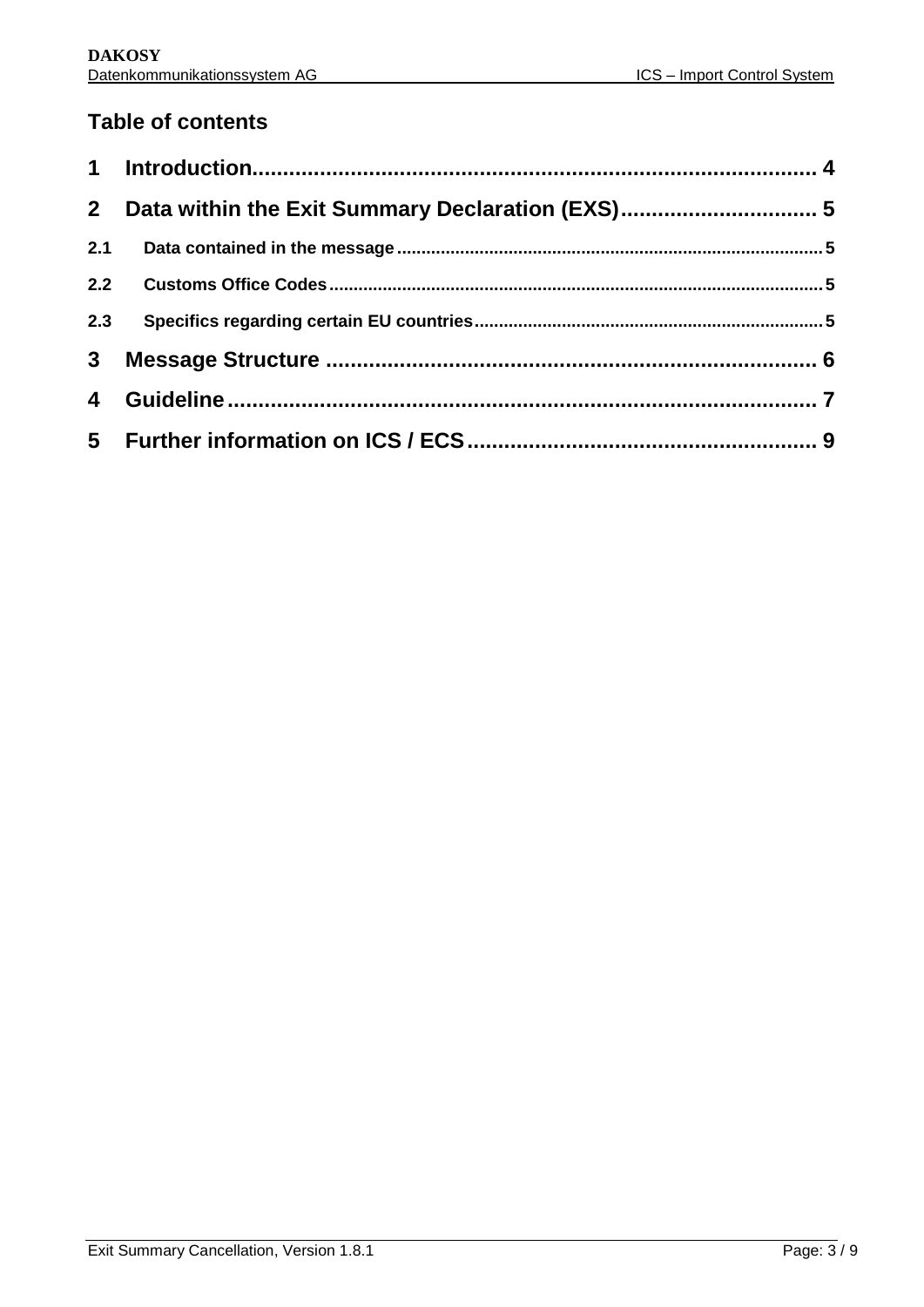## <span id="page-3-0"></span>**1 Introduction**

This document describes the XML Message "ExitSummaryCancellation" which is used within the ZODIAK ICS XML Interface in order to transmit a request for invalidation in accordance with Art. 272(2)(a) of the CCC.

Invalidation can only be requested and issued for the complete outgoing SumA.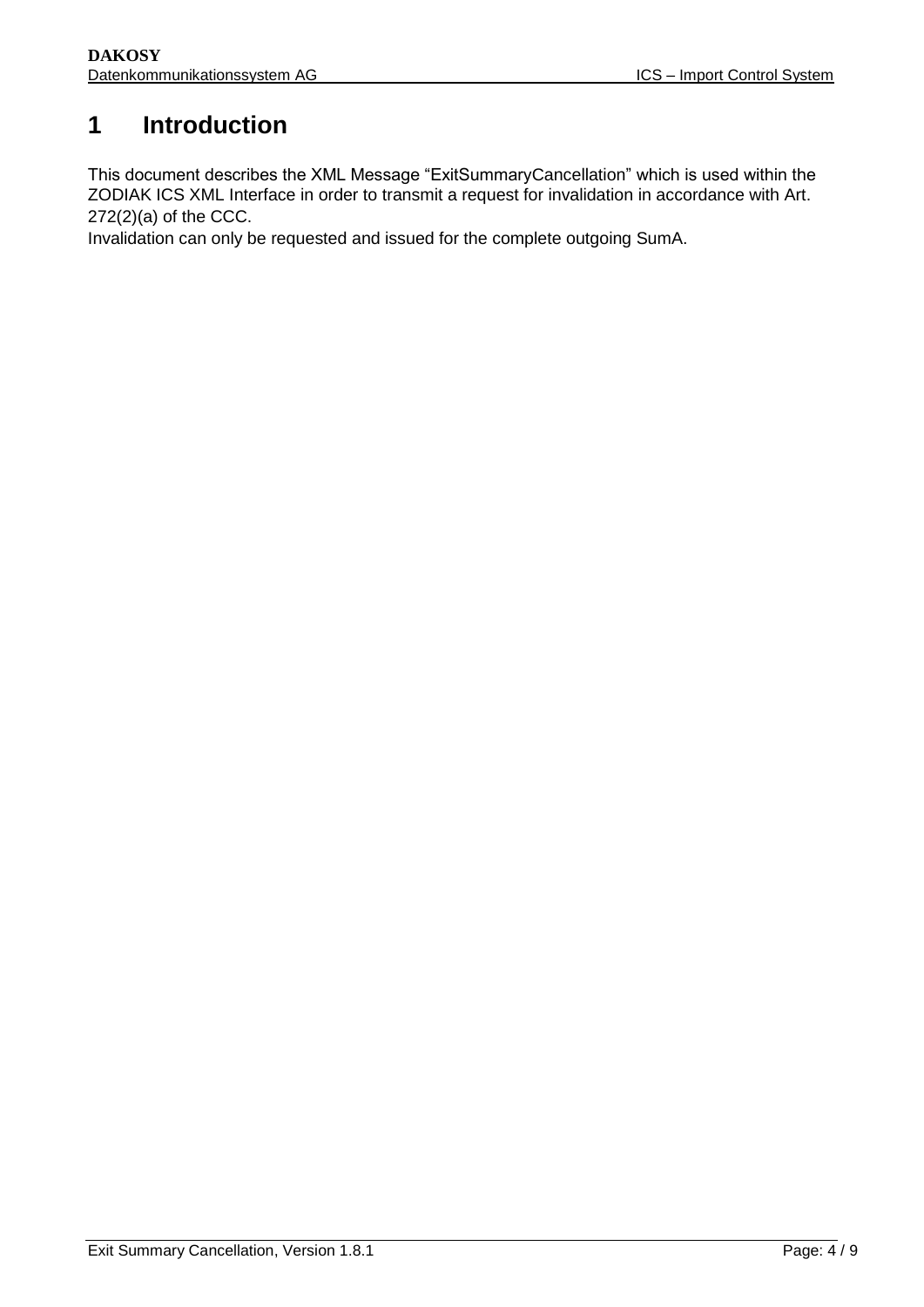## <span id="page-4-0"></span>**2 Data within the Exit Summary Declaration (EXS)**

This document describes one of the messages used with ZODIAK ICS to send the Exit Summary Declaration to customs.

### <span id="page-4-1"></span>**2.1 Data contained in the message**

The core data elements used in the Exit Summary Declaration are laid out in Annex 30a to the EU customs codex. A link to this document can be found within this message guide in the section named "Further Information on ICS/ECS".

**Local Reference Number ("Bezugsnummer")**: The Local Reference Number (LRN) is a reference assigned by the declarant which should allow the declarant to link a declaration to data in his own IT system. The LRN has to be unique per customer, i.e. it is not possible to use the same LRN twice, even for different countries / exit ports.

## <span id="page-4-2"></span>**2.2 Customs Office Codes**

For the first and subsequent customs offices at entry, ZODIAK ICS allows to use UN or IATA Location Codes instead of actual customs office codes. Please contact DAKOSY if you're interested in using this possibility.

## <span id="page-4-3"></span>**2.3 Specifics regarding certain EU countries**

#### *(valid at the date of issue; see document footer)*

- **GERMANY**: German customs requires contact data for the person lodging the summary declaration, i.e. one has to provide at least the name and phone number of a contact person for the declaration.
- **SPAIN**
	- o Required: Customs Sublocation (Element <CustomsSubPlace> on header level). An indication where the goods that should be exported are stored.
	- o Required: Previous Document (Element <PreviousDocument> on goods item level. An information about the customs process that preceded the EXS
	- o Optional: National Specific Circumstance Indicator
	- o Optional: Document Operation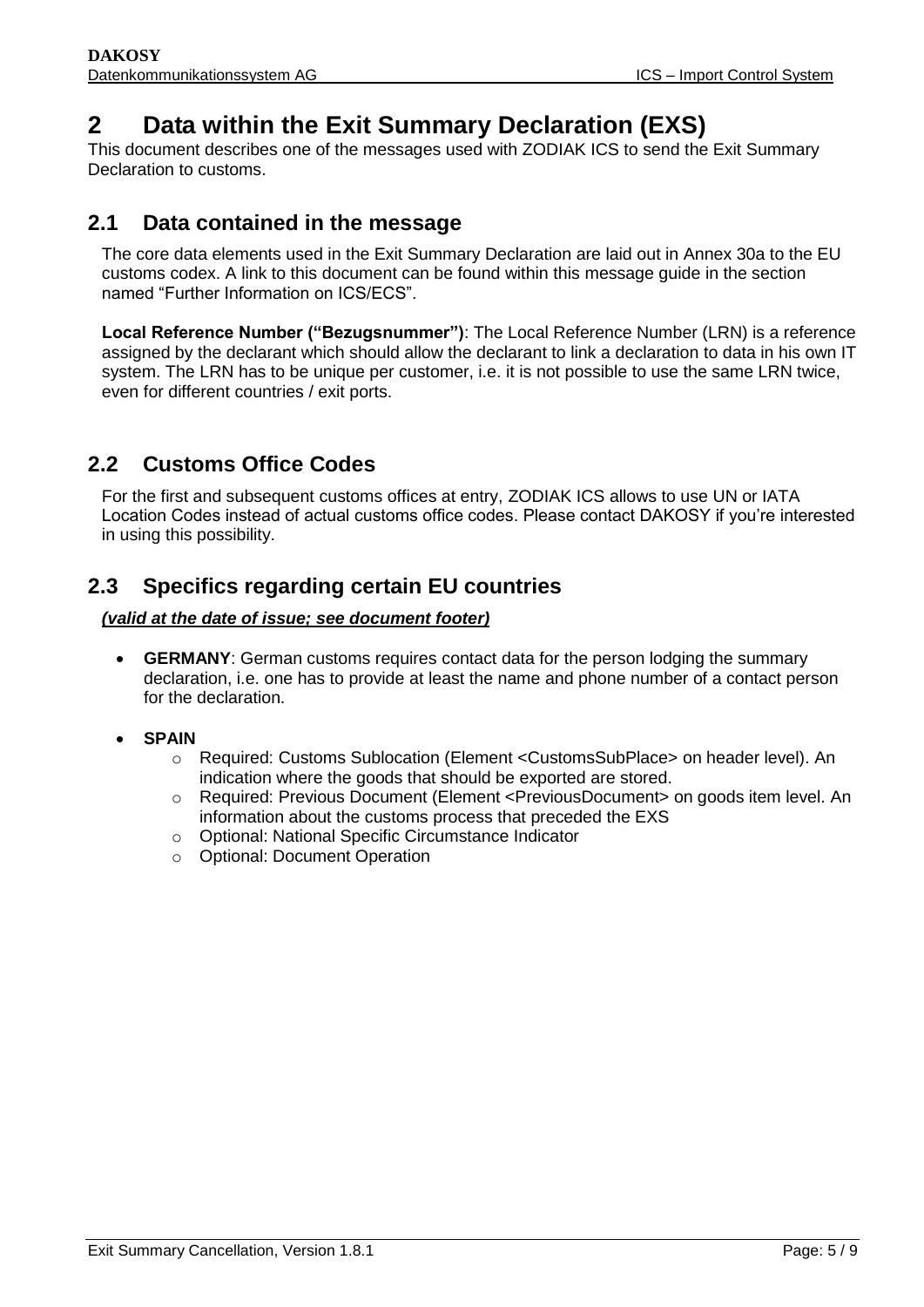# **Message Structure**

<span id="page-5-0"></span>

| <b>Occurrence</b> | Element/Attribute                  |
|-------------------|------------------------------------|
|                   | <b>EXSMessage</b>                  |
| 1                 | xs:sequence                        |
| 1                 | <b>Transaction</b>                 |
|                   | xs:sequence                        |
|                   | - IOPartner                        |
|                   | <b>IOReference</b>                 |
|                   | <b>IODateTime</b>                  |
|                   | <b>Version</b>                     |
|                   | <b>Messages</b>                    |
|                   | xs:sequence                        |
|                   | xs:choice                          |
| 1                 | <b>ExitSummaryCancellation</b>     |
|                   | xs:sequence                        |
| -1                | ObjectIdentification               |
|                   | xs:sequence                        |
| -1                | - LocalReferenceNumber             |
| $\cdot$ 2         | └ ObjectAction                     |
|                   | <b>Header</b>                      |
|                   | xs:sequence                        |
|                   | <b>MRN</b>                         |
|                   | <b>CancellationReason</b>          |
| 1                 | PersonLodgingTheSummaryDeclaration |
| -1                | <b>CustomsOfficeAtExit</b>         |
|                   | $-$ xs:choice                      |
|                   | ReferenceNumber                    |
|                   | <b>LocationCode</b>                |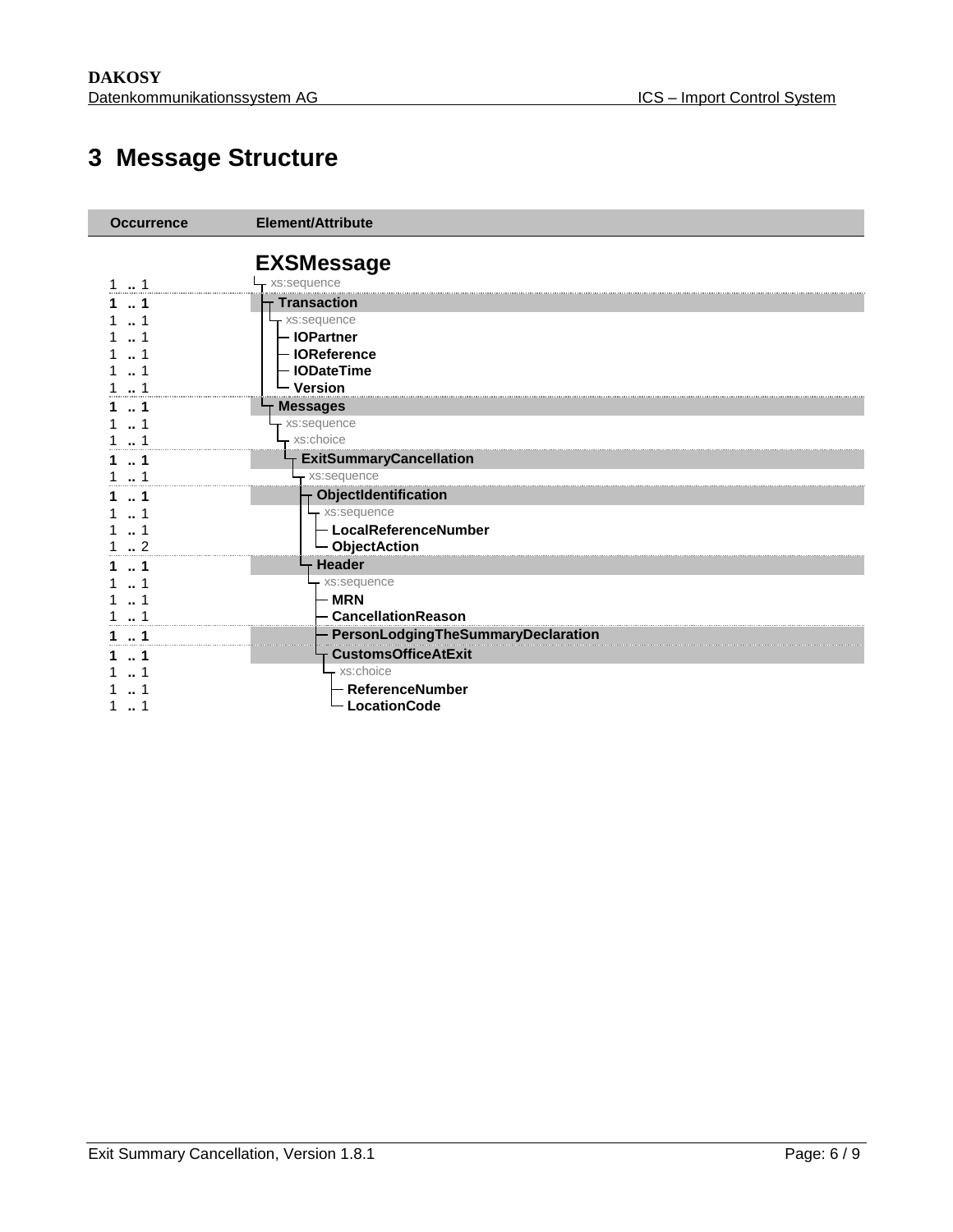## **4 Guideline**

<span id="page-6-0"></span>

| <b>Element/Attribute</b>           | <b>Annotation</b>  |                                                                                                                 |
|------------------------------------|--------------------|-----------------------------------------------------------------------------------------------------------------|
| <b>EXSMessage</b>                  |                    |                                                                                                                 |
| xs:sequence                        | Occurence          | $1 \t  \t 1$                                                                                                    |
| <b>Transaction</b>                 | <b>Occurence</b>   | 1  1                                                                                                            |
| xs:sequence                        | Occurence          | 11                                                                                                              |
| - IOPartner                        | Occurence          | $\mathbf{1}$<br>$\ldots$ 1                                                                                      |
|                                    | Length             | 10                                                                                                              |
| <b>IOReference</b>                 | <b>Occurence</b>   | $1 \t  \t 1$                                                                                                    |
|                                    | Length             | 35                                                                                                              |
| <b>IODateTime</b>                  | Occurence          | 1  1                                                                                                            |
| <b>Version</b>                     | Occurence          | $1 \t  \t 1$                                                                                                    |
|                                    | Length             | $\cdot$ 3                                                                                                       |
|                                    | <b>Pattern</b>     | 006 007                                                                                                         |
|                                    | <b>Remark</b>      | This field should contain the following value: 007                                                              |
| <b>Messages</b>                    | Occurence          | 1 . 1                                                                                                           |
| xs:sequence                        | <b>Occurence</b>   | 1  1                                                                                                            |
| xs:choice                          | Occurence          | 1  1                                                                                                            |
| <b>ExitSummaryCancellation</b>     | Occurence          | $1 \t  \t 1$                                                                                                    |
| - xs:sequence                      | <b>Occurence</b>   | 1  1                                                                                                            |
| ObjectIdentification               | <b>Occurence</b>   | 1  1                                                                                                            |
| xs:sequence                        | Occurence          | $1 -$<br>$\overline{1}$                                                                                         |
| LocalReferenceNumber               | Occurence          | $\mathbf{1}$<br>$\ldots$ 1                                                                                      |
|                                    | Length             | .22                                                                                                             |
|                                    | <b>Description</b> | Local Reference Number                                                                                          |
|                                    | <b>Remark</b>      | Unique reference assigned by the message sender in                                                              |
|                                    |                    | order to link the message with his inhouse system. The                                                          |
|                                    |                    | LRN will be sent back in any customs response                                                                   |
|                                    |                    | messages.<br>Definition accd. TAXUD: "The Local Reference Number                                                |
|                                    |                    | (LRN)/Diversion LRN/Arrival LRN shall be a number/                                                              |
|                                    |                    | identifier allocated by the sending TRADER for a specific                                                       |
|                                    |                    | transaction (ENS, Arrival notification). It shall be unique                                                     |
|                                    |                    | per Trader sending the transaction."                                                                            |
|                                    |                    |                                                                                                                 |
|                                    |                    | Note: For ENS to UK, RO and LV, DAKOSY will translate                                                           |
|                                    |                    | the sender's LRN to a certain format required by these                                                          |
|                                    |                    | countries' customs agencies. This means that the LRN                                                            |
|                                    |                    | specifier here is not known to the customs agencies in                                                          |
|                                    |                    | these countries.                                                                                                |
| <b>ObjectAction</b>                | Occurence          | $1 \t  \t 2$                                                                                                    |
|                                    | Length             | $\cdot$ 10                                                                                                      |
|                                    | <b>Remark</b>      | When sending messages to ZODIAK GE's ICS module,                                                                |
|                                    |                    | two occurences of ObjectAction have to be included. The<br>first one should have the value "CREATE", the second |
|                                    |                    | one should be "SEND"                                                                                            |
| Header                             | Occurence          | $1 \t  \t 1$                                                                                                    |
| - xs:sequence                      | Occurence          | $1 \t  \t 1$                                                                                                    |
| <b>MRN</b>                         | Occurence          |                                                                                                                 |
|                                    | Length             | 18. 18                                                                                                          |
|                                    | Pattern            | \d\d[A-Z]{2}[A-Za-z0-9]{14}                                                                                     |
|                                    | <b>Description</b> | MRN associated with the ENS declaration                                                                         |
| <b>CancellationReason</b>          | Occurence          | $1 \t  1$                                                                                                       |
|                                    | Length             | . 350                                                                                                           |
| PersonLodgingTheSummaryDeclaration | Occurence          | $\cdots$ 1                                                                                                      |
| <b>CustomsOfficeAtExit</b>         | Occurence          | $\mathbf{1}$<br>$\overline{1}$<br>$\ddot{\phantom{1}}$                                                          |
| -xs:choice                         | Occurence          | 1 . 1                                                                                                           |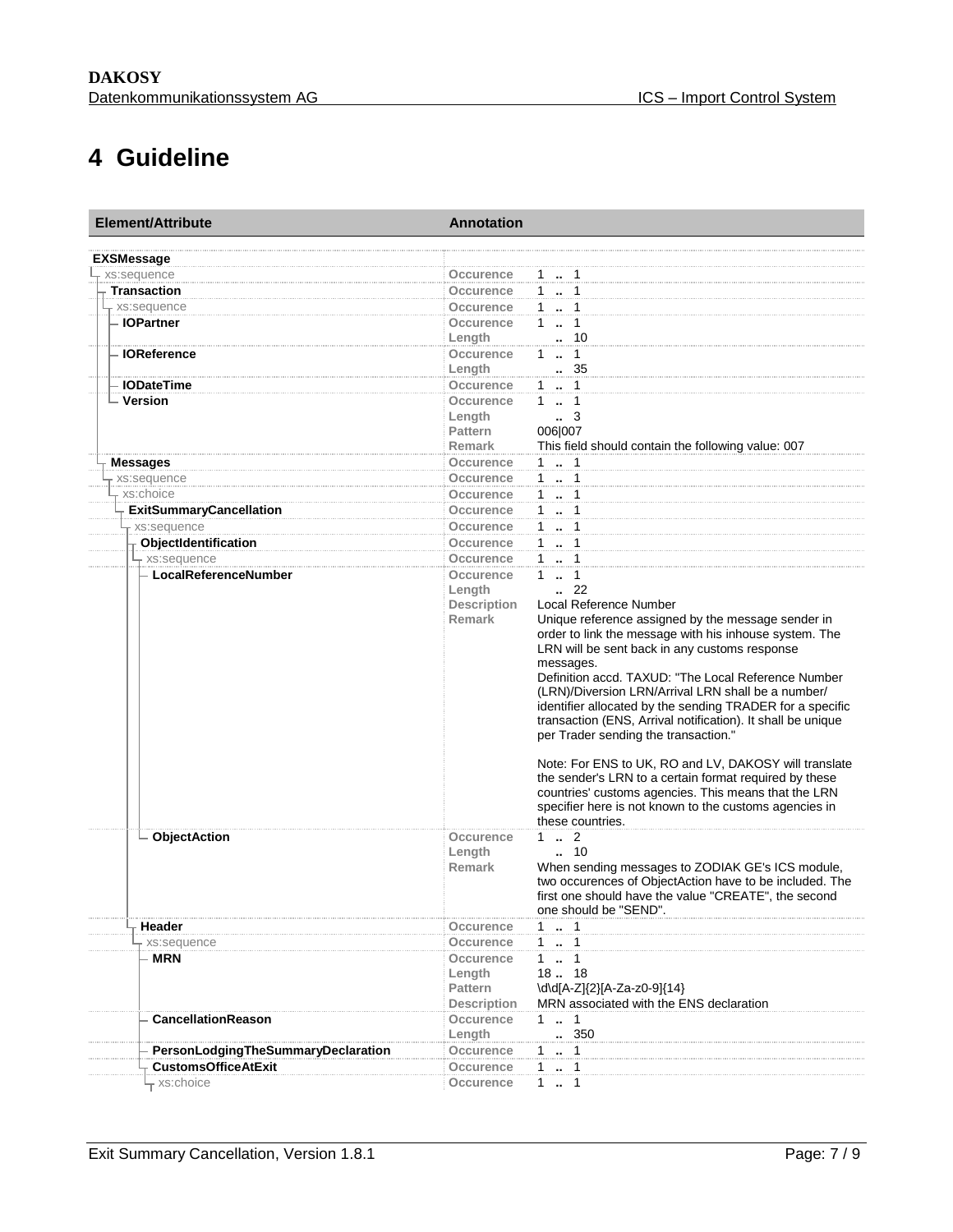#### DAKOSY<br>Datenkommunikationssystem AG <br>Datenkommunikationssystem AG <br>Datenkommunikationssystem AG <br>Datenkommunikationssystem AG <br>Datenkommunikationssystem AG <br>Datenkommunikationssystem AG <br>Datenkommunikationssystem AG <br>Daten Datenkommunikationssystem AG **ICS – IMPORT CONTROL SYSTEM** – IMPORTED THE CONTROL SYSTEM CONTROL SYSTEM CONTROL SYSTEM CONTROL SYSTEM CONTROL SYSTEM CONTROL SYSTEM CONTROL SYSTEM CONTROL SYSTEM CONTROL SYSTEM CONTROL SYSTE

| ReferenceNumber<br>Occurence<br>Length<br>8. 8<br>$[A-Z]\{2\}[A-Z0-9]\{6\}$<br><b>Pattern</b><br>Remark<br>This has to be a code from the COL (see http://ec.<br>europa.eu/taxation customs/dds/csrdhome en.htm)<br>1.1<br>LocationCode<br>Occurence<br>5.5<br>Length<br>$[A-Z15]$<br>Pattern<br>Remark<br>Instead of a customs office reference number in field<br>CustomsOfficeAtExit, one might send an UNLoCode here.<br>DAKOSY will then map the code to the appropriate<br>number. Please contact DAKOSY if you wish to use this<br>mapping functionality. |  |  |
|------------------------------------------------------------------------------------------------------------------------------------------------------------------------------------------------------------------------------------------------------------------------------------------------------------------------------------------------------------------------------------------------------------------------------------------------------------------------------------------------------------------------------------------------------------------|--|--|
|                                                                                                                                                                                                                                                                                                                                                                                                                                                                                                                                                                  |  |  |
|                                                                                                                                                                                                                                                                                                                                                                                                                                                                                                                                                                  |  |  |
| Note: DAKOSY supports only a 1:1 mapping LoCode<-<br>>CustomsOffice. However, for a number of ports within<br>the EU there are several customs office codes. Therefore,<br>a customer should always consider that the possibility to<br>send customs office codes might be needed even if a                                                                                                                                                                                                                                                                      |  |  |